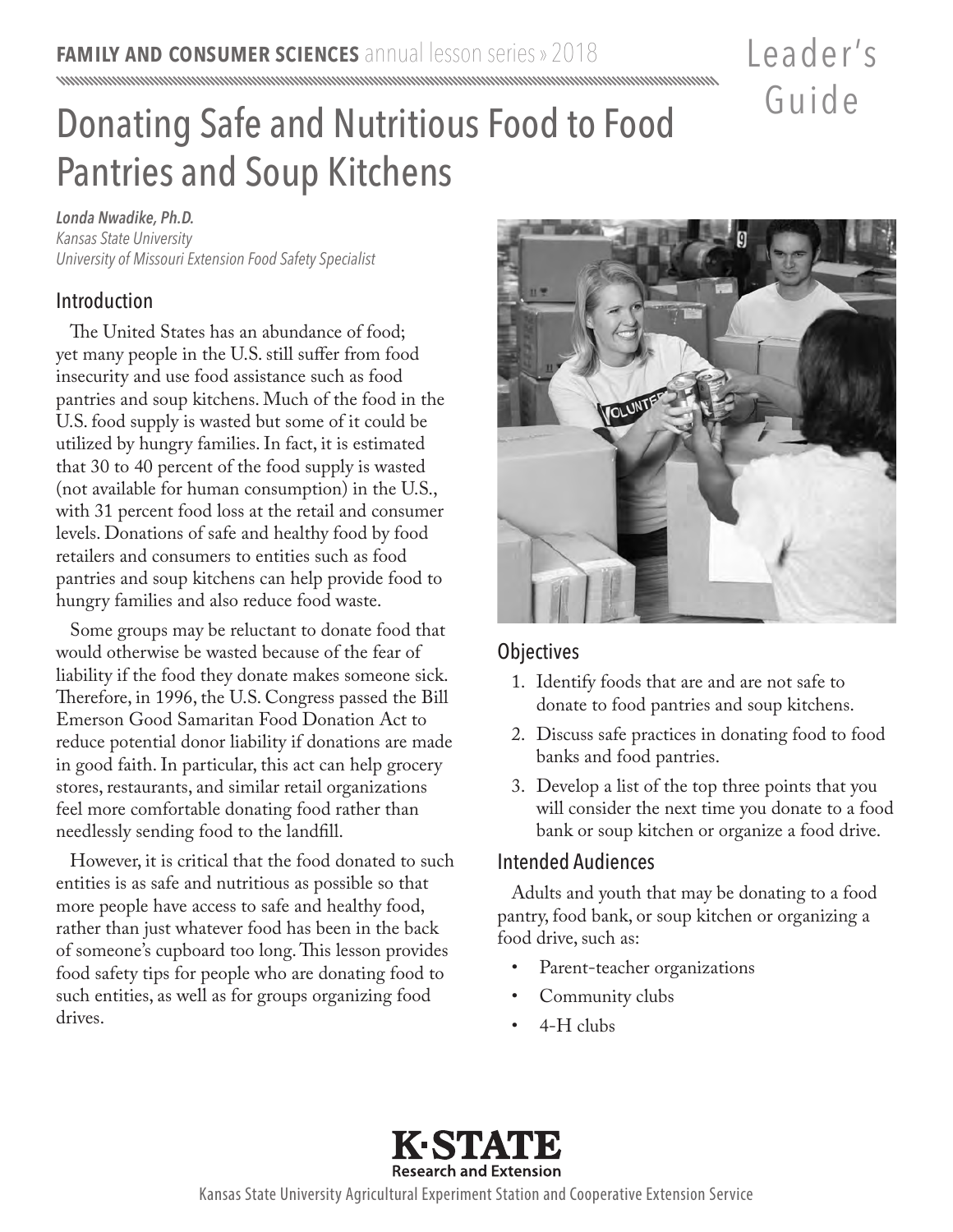*Donating Safe and Nutritious Food, Leader's Guide*

- School organizations
- Church groups
- Philanthropic groups

#### Before the Lesson:

- 1. Review this leader's guide and the fact sheet (MF3352).
- 2. Check listed references for more information.
- 3. Assemble materials including the following:
	- Pens or pencils,
	- Copies of the fact sheet, and
	- Copies of the evaluation (on page 4) to be distributed following the program.
- 4. Look at the list of suggested illustrations in the "During the Lesson" section below and determine which illustrations you will use to reinforce food safety concepts. Gather the necessary materials for those illustrations and/ or activities.

### During the Lesson

- 1. Give each participant a copy of the fact sheet and a pencil and allow a few minutes for each person to review the sheet.
- 2. Allow 45 to 50 minutes to teach the lesson. Try to answer questions as you go along, instead of waiting until the end.
- 3. Begin by asking participants why they think food safety is important when donating to food pantries and soup kitchens.
- 4. Discuss the introductory paragraphs from the fact sheet. Be sure to emphasize that it is important to donate food that is safe and nutritious, and not just any leftover food, because many people who use food pantries and soup kitchens are particularly vulnerable to foodborne illness because they are often young, old, pregnant, or sick.
- 5. Ask each of the questions in the fact sheet and allow participants time to provide their answer before continuing with the answer and explanatory information.
- 6. Use the accompanying PowerPoint presentation (including photos on slides)

to discuss some of the important points for donating foods safely.

- 7. Use any of the following suggested illustrations and discussion starters while discussing the relevant section:
	- Bring food and ask if items should be donated (for example, outdated food, dented cans, home-canned foods, as well as some food that is acceptable to donate).
	- Show a food thermometer and discuss the safe food holding temperatures (above 135°F or below 41°F). You can mention that these are the Kansas Department of Agriculture/ FDA regulations for holding temperatures but for consumer information, FDA and USDA generally use 40°F and 140°F as the safe holding temperatures because those temperatures are safer and are easier to remember.
		- Reiterate that food thermometers are inexpensive (about \$5) and important to monitor the proper temperature to control microbial growth.
		- Mention that thermometers must be calibrated for accuracy. More information on calibrating thermometers is available on p. 10 of KSRE publication MF3138.
	- Show an example of a large food grade container that is safe for holding food. Also, show a garbage bag or can, which should be used for holding trash, not for holding food for consumption.
	- Show pictures of dented cans or the flowchart poster from North Carolina State University showing when it is safe to use dented cans.
	- Show the MyPlate graphic and talk about what makes nutritious meals for people, including those in need. Show the suggested non-perishable items for food drives card included in the fact sheet and talk about ideas for food donations from each food group. Emphasize that variety is valuable! For example, if everyone donates canned corn for the food drive, a food pantry client may end up eating corn at every meal. Also talk about special dietary needs that might exist for a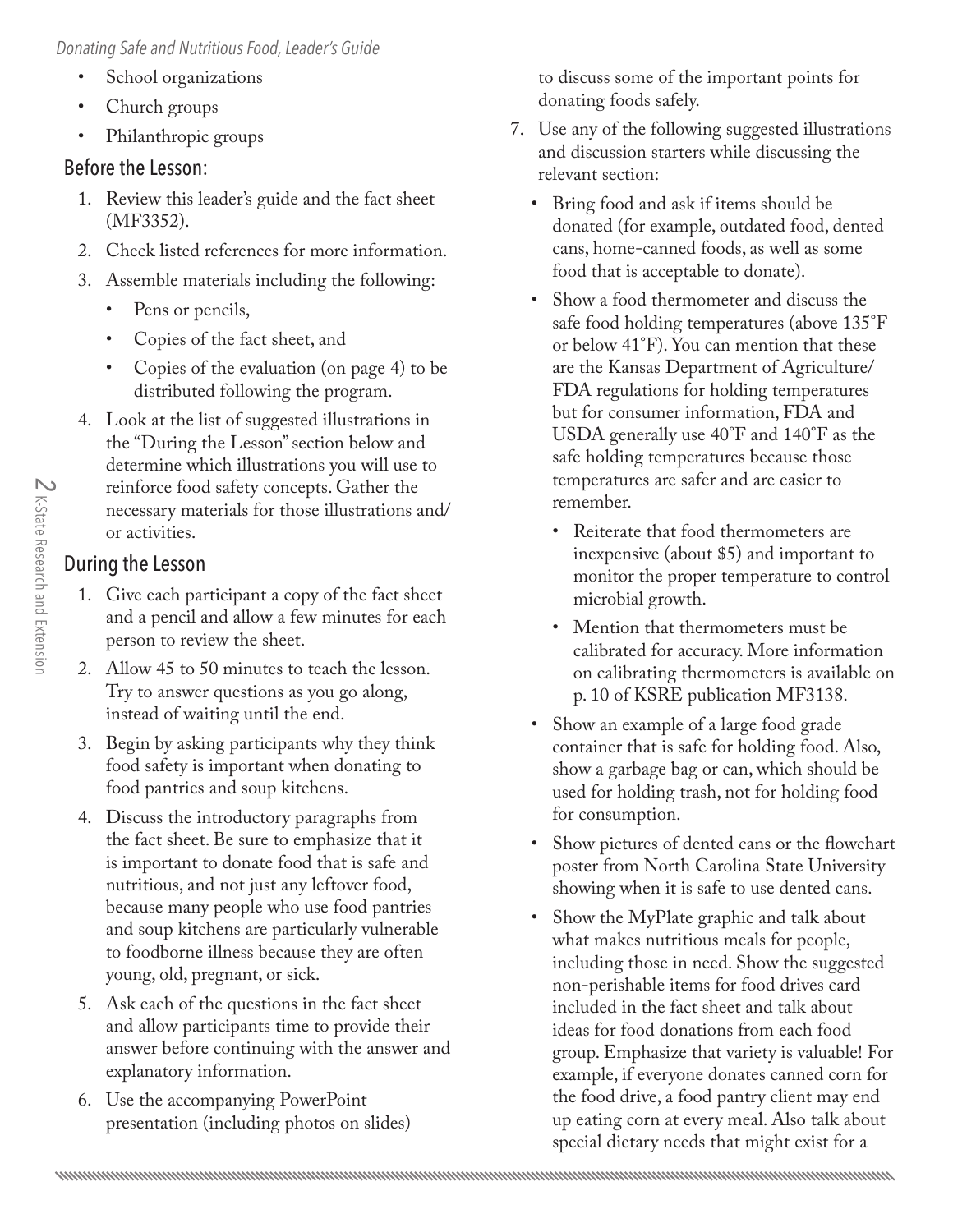food pantry client who has diabetes, high blood pressure, pregnancy, or other conditions and what foods might be healthful for those special needs.

- Discuss local opportunities to donate food discuss the location of your nearest food bank, soup kitchen, homeless shelter, or other entity and their hours of operation, etc. Discuss the timing of community food drives and other opportunities to donate food (for example, some churches collect food year round) and discuss if this group should organize a safe and healthy food drive for the community.
- Arrange for your group to visit the local food bank, soup kitchen, homeless shelter, or other entity that uses donated food. Tour the facility, talk to the manager or volunteers on duty, ask what foods or any other items such as cash or volunteers they need and how your group can help them.
- 8. Allow the participants to discuss the top three points they will consider the next time they donate to a food bank or soup kitchen or organize a food drive. Have them write down a few key points they plan to consider on the fact sheet.
- 9. Ask the participants to fill out an evaluation for the program.
- 10. Thank the audience for their participation.

### References and Sources for Further Information

*Canto, A., B. Ingham, and S. Larson. (2015). Safe & Healthy Food Pantries Project. Madison: University of Wisconsin-Extension. Available from : http://fyi.uwex.edu/safehealthypantries/* 

*Check Your Steps. FoodSafety.gov 2013. Available from www. foodsafety.gov/keep/basics*

*Choose MyPlate. https://www.choosemyplate.gov/MyPlate and other locations.*

*Food Safety for Kansas Farmers Market Vendors: Regulations and Best Practices. KSU/Kansas Department of Agriculture publication. Available from: www.bookstore.ksre.ksu.edu/pubs/MF3138.pdf*

*Haley, James. The Legal Guide to the Bill Emerson Good Samaritan Food Donation Act. University of Arkansas Law Notes. August 8, 2013. 2013 Ark. L. Notes 1448. Available from: http://media.law. [uark.edu/arklawnotes/2013/08/08/the-legal-guide-to-the-bill-em](http://media.law.uark.edu/arklawnotes/2013/08/08/the-legal-guide-to-the-bill-emerson-good-samaritan-food-donation-act/)erson-good-samaritan-food-donation-act/*

*Healthy Shelves: Promoting and Enhancing Good Nutrition in Food Pantries. University of Missouri. 2012. Available from: http:// foodsecurity.missouri.edu/healthy-shelves/* 

*Kansas State University Nutrition Education Program. Available from: http://www.ksre.k-state.edu/humannutrition/* 

*North Carolina State University. Food Safety- Food Pantries and Food Banks. https://foodsafety.ces.ncsu.edu/food-pantries-andfood-banks/* 

*North Carolina State University Food Pantries and Food Banks [food use flow chart: https://foodsafety.ces.ncsu.edu/wp-content/](https://foodsafety.ces.ncsu.edu/wp-content/uploads/2015/11/Can-I-use-this-can.pdf?fwd=no) uploads/2015/11/Can-I-use-this-can.pdf?fwd=no* 

*U.S. Food Waste Challenge Frequently Asked Questions. Available from: www.usda.gov/oce/foodwaste/faqs.htm*

Prepared by Londa Nwadike, Ph.D., Kansas State University/ University of Missouri Extension Food Safety Specialist

#### Reviewed by:

Sandy Procter, Ph.D., Kansas State University Extension Nutrition Specialist; Linda Beech, Kansas State University, Ellis County, Family and Consumer Science Extension Agent; Lisa Martin, Kansas State University, Shawnee County, Expanded Food and Nutrition Education Program Agent; Bill McKelvey, University of Missouri, Interdisciplinary Center for Food Security; Adam Inman, Kansas Department of Agriculture Food Safety and Lodging Program

Publications from Kansas State University are available at: **Kansas State University Agricultural Experiment Station and**  *www.bookstore.ksre.ksu.edu* **Cooperative Extension Service**

Date shown is that of publication or last revision. Contents of this publication may be freely reproduced for educational purposes. All other rights reserved. In each case, credit Londa Nwadike, *Donating Safe and Nutritious Food to Food Pantries and Soup Kitchens, Leader's Guide*, Kansas State University, August 2017.

K-State Research and Extension is an equal opportunity provider and employer. Issued in furtherance of Cooperative Extension Work, Acts of May 8 and June 30, 1914, as amended. Kansas State University, County Extension Councils, Extension Districts, and United States Department of Agriculture Cooperating, John D. Floros, Director.

**MF3353 August 2017**